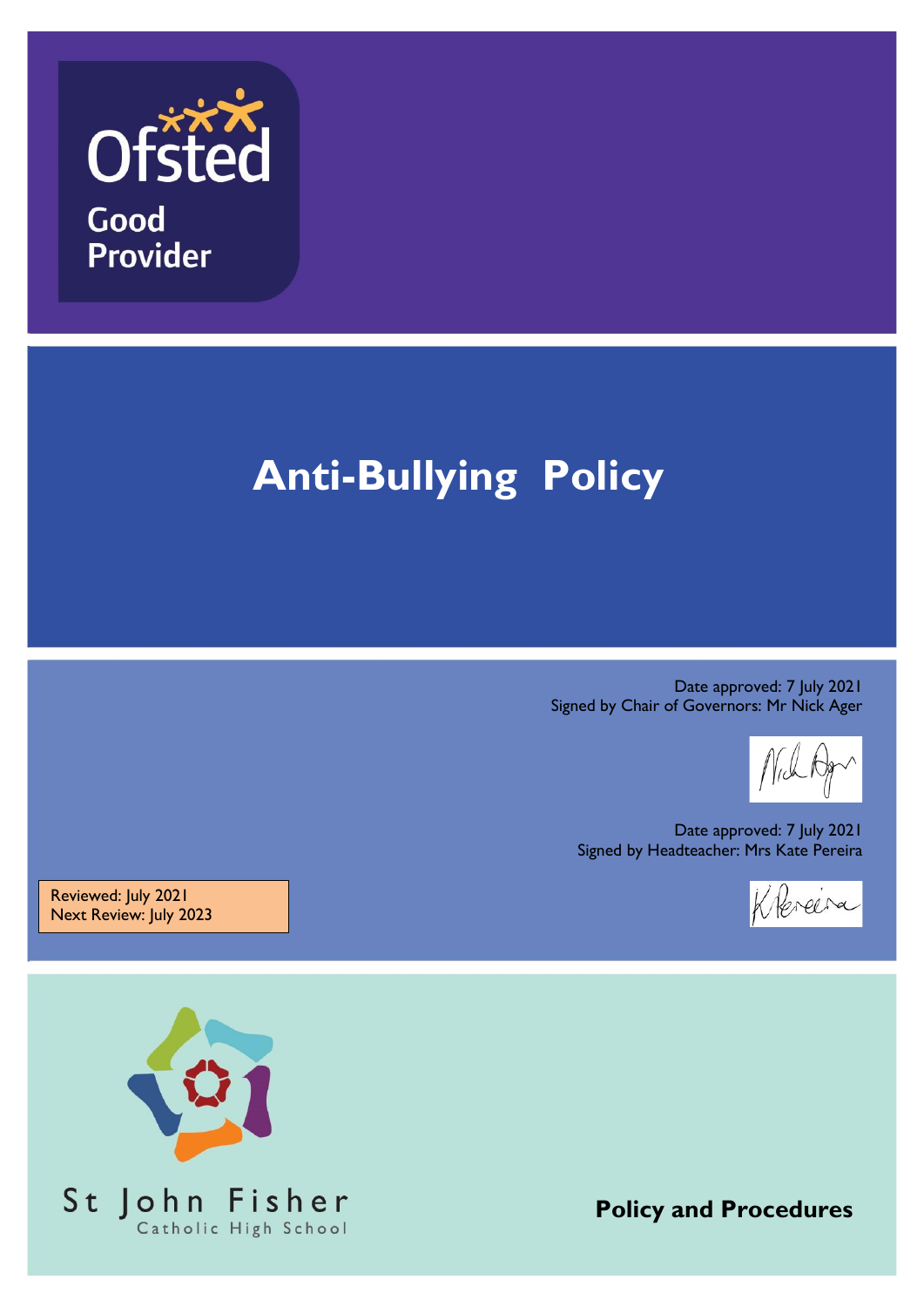# Contents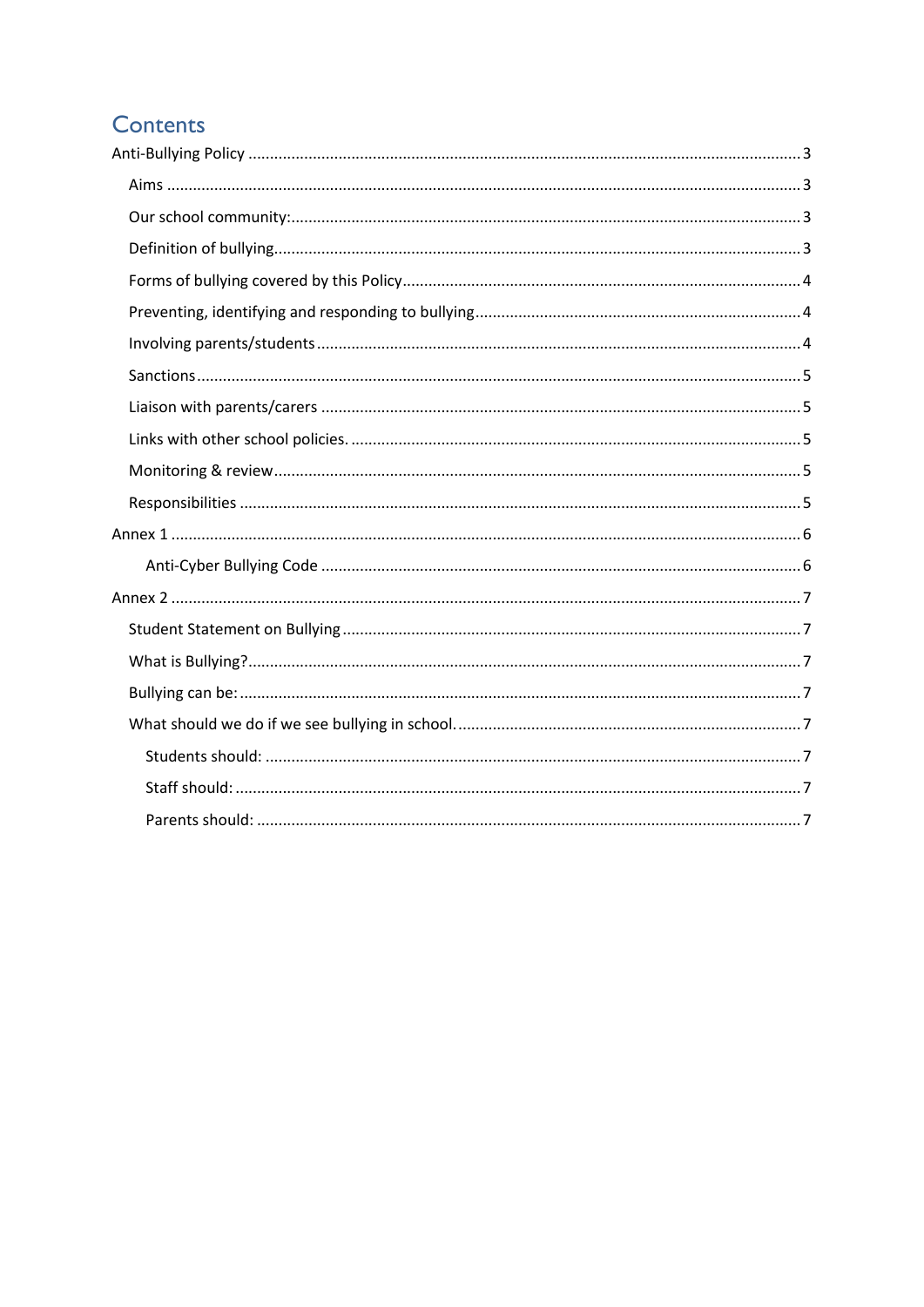# <span id="page-2-1"></span><span id="page-2-0"></span>**Anti-Bullying Policy**

#### *"I have come that they may have life and have it to the full"*

*John Chapter 10*

#### **Aims**

The aim of our Anti-Bullying Policy is to clarify for all members of our community that bullying is always unacceptable and contrary to our Christian ethos and code of conduct.

#### <span id="page-2-2"></span>**Our school community:**

- Discusses, monitors and reviews our Anti-Bullying Policy on a regular basis.
- Supports staff to promote positive relationships and identify and tackle bullying appropriately.
- Ensures that pupils are aware that all bullying concerns will be dealt with sensitively and effectively; that pupils feel safe to learn; and that pupils abide by the anti-bullying policy.
- Reports back to parents/carers regarding their concerns on bullying and deals promptly with complaints. Parents/carers in turn work with the school to uphold the anti-bullying policy.
- Seeks to learn from good anti-bullying practice elsewhere and utilises support from the Local Authority and other relevant organisations when appropriate.

## <span id="page-2-3"></span>**Definition of bullying**

Bullying is "**Behaviour by an individual or group, usually repeated over time, that intentionally hurts another individual either physically or emotionally".**

Bullying can include:

- name calling
- taunting
- mocking
- making offensive remarks
- $\bullet$  kicking
- hitting
- taking belongings
- inappropriate text messaging and electronic messaging (including through websites, Social Networking sites and Instant Messaging)
- sending offensive or degrading images by phone or via the internet
- producing offensive graffiti
- gossiping
- excluding people from groups
- spreading hurtful and untruthful rumours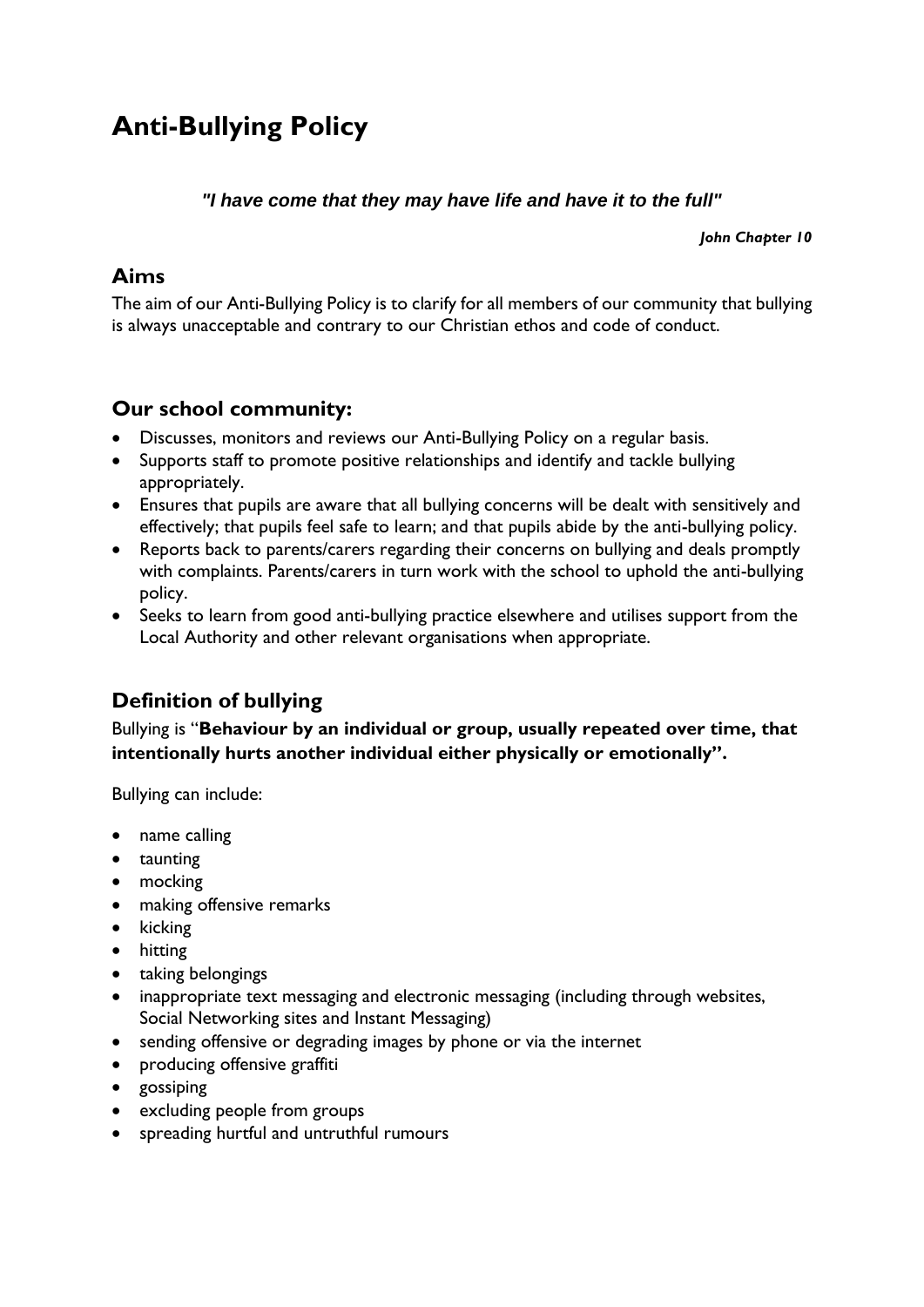## <span id="page-3-0"></span>**Forms of bullying covered by this Policy**

Bullying can happen to anyone. This policy covers all types of bullying including:

- Bullying related to race, religion or culture.
- Bullying related to Special Educational Needs.
- Bullying related to appearance or health conditions.
- Bullying related to sexual orientation.
- Bullying related to Young Carers or Looked After Children or otherwise related to home circumstances.
- Sexist or sexual bullying.
- Cyberbullying (see annex 1)
- Any form of prejudice related bullying

#### <span id="page-3-1"></span>**Preventing, identifying and responding to bullying**

We will:

- Provide good supervision of students at the start and end of the day, as well as break and lunchtime, and particularly in areas identified by students as unsafe.
- Work with staff and outside agencies to identify all forms of prejudice driven bullying.
- Actively promote systematic opportunities to develop students' social and emotional skills, including their resilience.
- Consider all opportunities for addressing bullying including through the curriculum (PSHE), through assembly, through display, through peer support and through the School Council.
- Actively create "safe spaces" for vulnerable children and young people.
- Log all bullying incidents within school through House bullying logs and ask students to record in a diary a log of incidents that may have happened.
- Encourage the breakdown of group stratification through vertical tutoring by encouraging older students to support younger ones.
- Report racist and other identified prejudice related incidents to the Local Authority.

#### <span id="page-3-2"></span>**Involving parents/students**

We will:

- Regularly canvass children and young people's views on the extent and nature of bullying, via School Council and questionnaires.
- Ensure students know how to express worries and anxieties about bullying.
- Ensure all students are aware of the range of sanctions which may be applied against those engaged in bullying. (please see behaviour policy)
- Involve students in anti-bullying campaigns in school.
- Publicise the details of helplines and websites.
- Offer support to students who have been bullied.
- Work with students who have been bullying in order to address the problems they have.
- Regularly review School Council Statement of Bullying (see Annex 2).
- Provide provision for follow-up with victims of bullying and bullies themselves, through House system and other pastoral support, eg PCSO.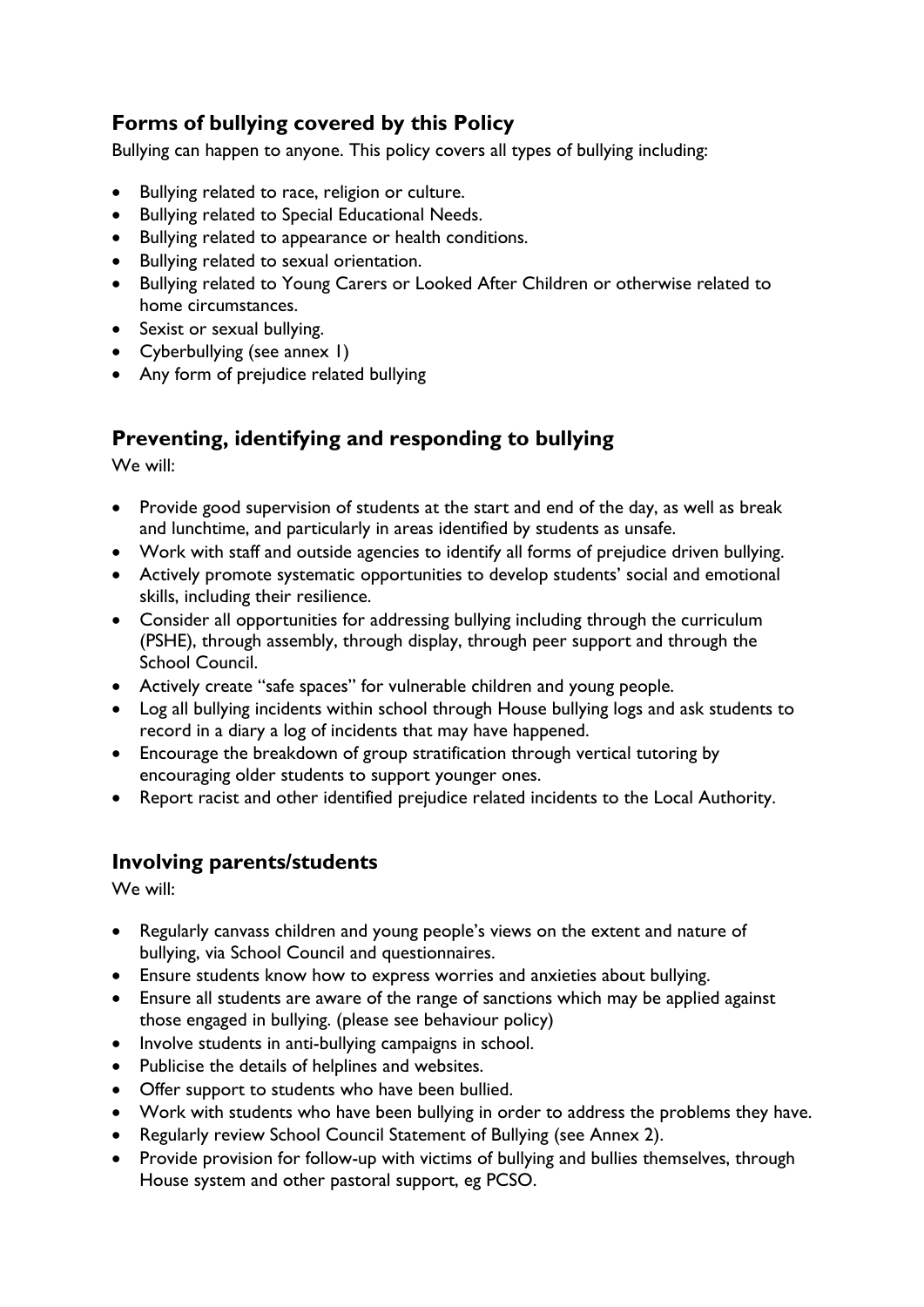## <span id="page-4-0"></span>**Sanctions**

Each incident will be dealt with on an individual basis and appropriate consequences will follow, including detention, seclusion and fixed term exclusion. However, a student who is persistently involved in bullying and demonstrates no intention of improvement in this area, will be at risk of permanent exclusion. Please see how this will work in behaviour policy

#### <span id="page-4-1"></span>**Liaison with parents/carers**

We will:

- Ensure parents/carers watch out for signs of their child being upset or frightened.
- Ensure that parents/carers know whom to contact if they are worried about bullying.
- Ensure parents/carers know about our complaints procedure and how to use it effectively.

#### <span id="page-4-2"></span>**Links with other school policies.**

This Policy links with a number of other school policies, practices and action plans including:

- Complaints Policy
- Behaviour for Learning Policy
- Safeguarding and Child Protection Policy
- Healthy Schools Policy
- Citizenship and PSHE Schemes of Work
- The recording of Racial Incidents
- Confidentiality Policy

#### <span id="page-4-3"></span>**Monitoring & review**

We will review this Policy at least once every two years as well as if incidents occur that suggests the need to review. The school uses the guidance given by:

- DfE
- Anti-Bullying Alliance

to inform its action planning to prevent and tackle bullying.

#### <span id="page-4-4"></span>**Responsibilities**

This policy only works if it ensures that the whole school community understands that bullying is not tolerated and understands the steps that will be taken to both prevent and respond to bullying.

It is the responsibility of:

- School Governors to take a lead role in monitoring and reviewing this policy.
- Governors, the Headteacher, Senior Leaders, Teaching and Non Teaching staff to be aware of this policy and implement it accordingly
- The Headteacher to communicate the policy to the school community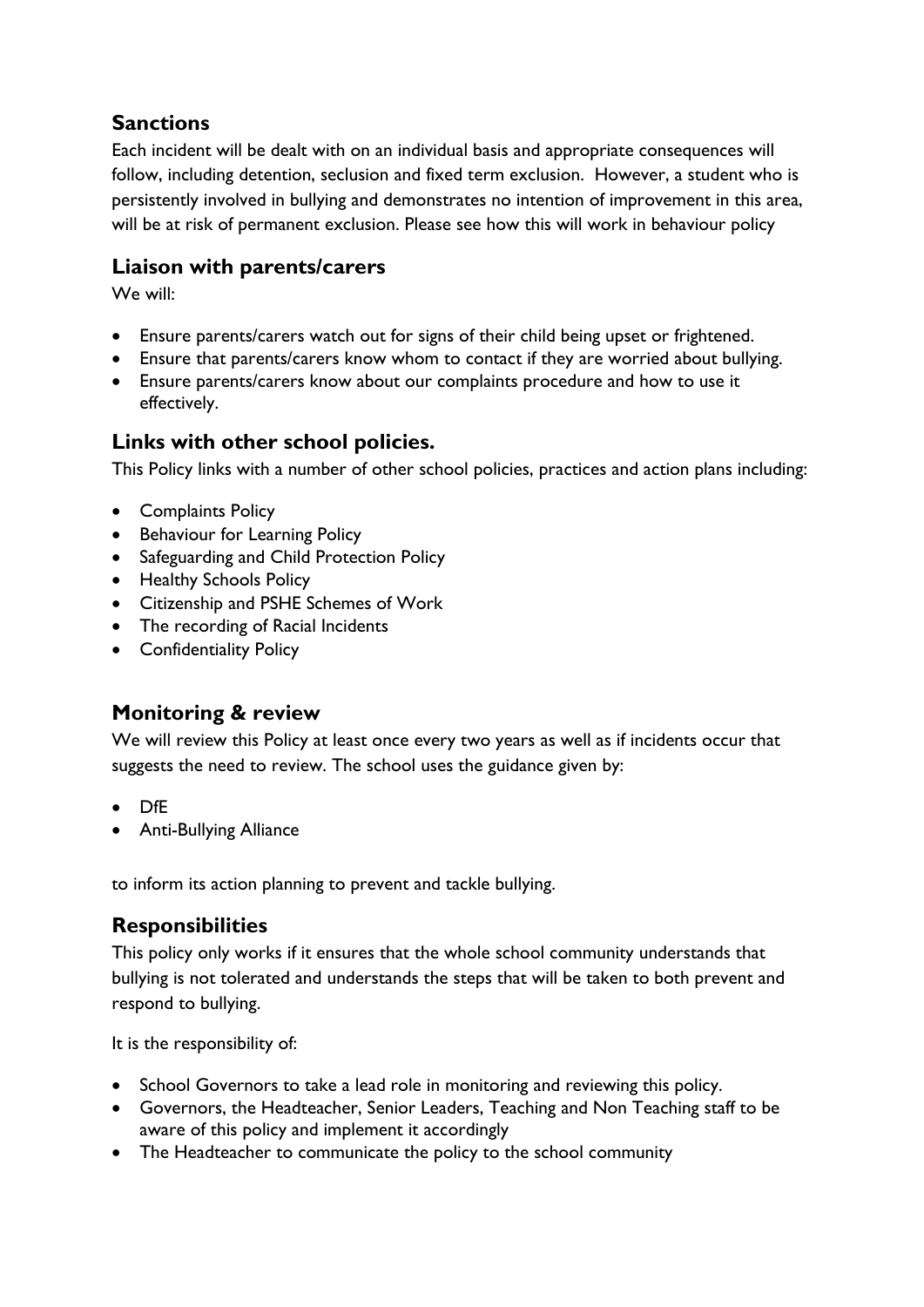**Reviewed by the Governors Curriculum and Admissions Committee:** July 2021

<span id="page-5-0"></span>**Next Review Date:** July 2022 **Staff Member Responsible:** AHT – Behaviour

# **Annex 1**

#### <span id="page-5-1"></span>**Anti-Cyber Bullying Code**

Being sent an abusive or threatening text message, or seeing nasty comments about yourself on a website, can be really upsetting.

**This code gives you seven important tips to protect yourself and your friends from getting caught up in cyberbullying, and advice on how to report it when it does happen.**

- **ALWAYS RESPECT OTHERS**
- **THINK BEFORE YOU SEND**
- **TREAT YOUR PASSWORD WITH CARE**
- **BLOCK THE BULLY**
- **DON'T RETALIATE OR REPLY**
- **SAVE THE EVIDENCE**
- **MAKE SURE YOU TELL**